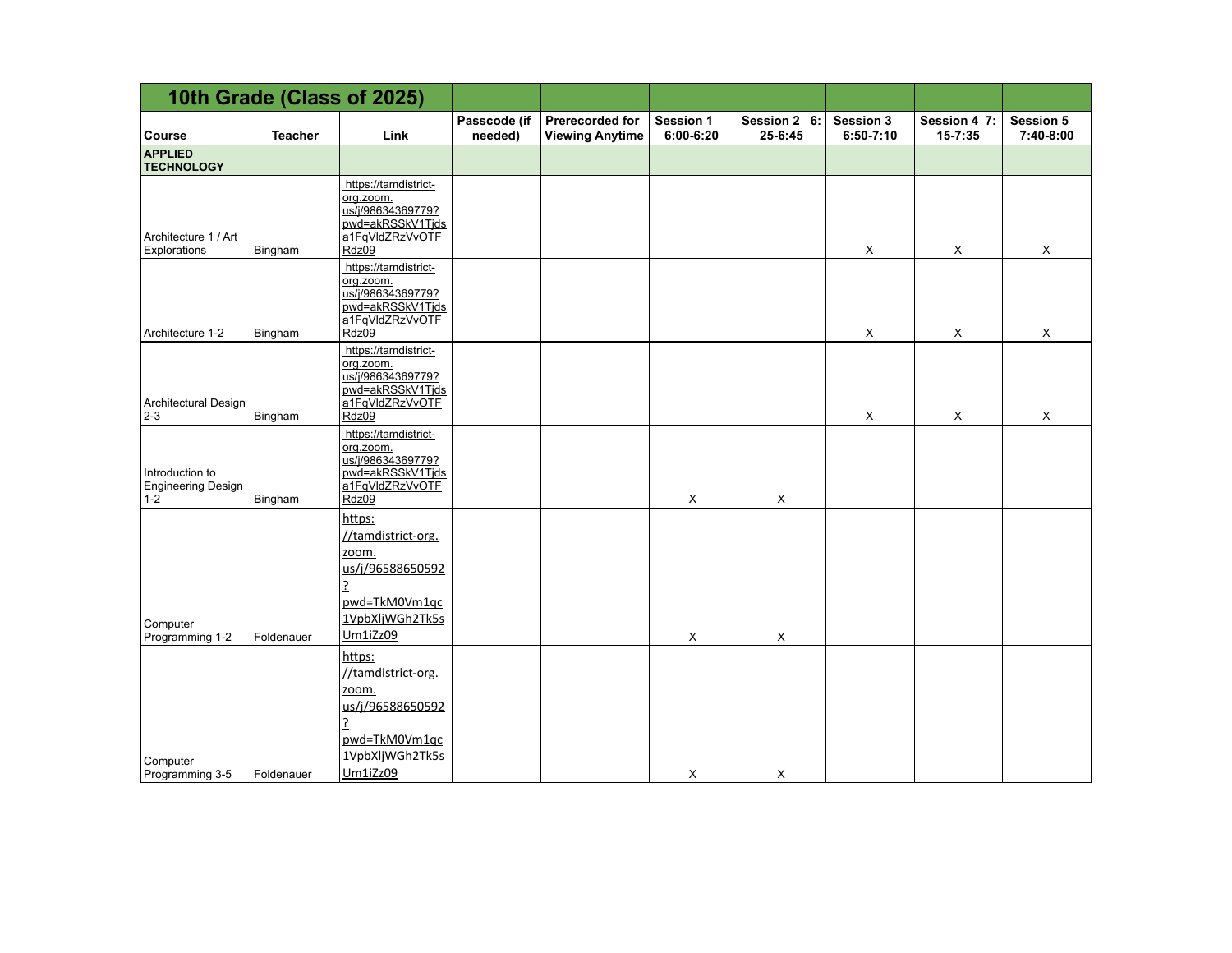|                                          | 10th Grade (Class of 2025)                                      |                                                                                                                       |                         |                                                  |                            |                         |                            |                             |                               |
|------------------------------------------|-----------------------------------------------------------------|-----------------------------------------------------------------------------------------------------------------------|-------------------------|--------------------------------------------------|----------------------------|-------------------------|----------------------------|-----------------------------|-------------------------------|
| <b>Course</b>                            | <b>Teacher</b>                                                  | Link                                                                                                                  | Passcode (if<br>needed) | <b>Prerecorded for</b><br><b>Viewing Anytime</b> | Session 1<br>$6:00 - 6:20$ | Session 2 6:<br>25-6:45 | Session 3<br>$6:50 - 7:10$ | Session 4 7:<br>$15 - 7:35$ | <b>Session 5</b><br>7:40-8:00 |
| AP Computer<br>Science A                 | Foldenauer                                                      | https:<br>//tamdistrict-org.<br>zoom.<br>us/j/96588650592<br><u>?</u><br>pwd=TkM0Vm1qc<br>1VpbXljWGh2Tk5s<br>Um1iZz09 |                         |                                                  | X                          | X                       |                            |                             |                               |
| <b>COUNSELING AND</b><br><b>WELLNESS</b> |                                                                 |                                                                                                                       |                         |                                                  |                            |                         |                            |                             |                               |
| Course Selection<br>and Balance          | Arreguin, David,<br>Gulden,<br>Kennedy, Scott,<br>Paulsen, Wall | https://tamdistrict-<br>org.zoom.<br>us/j/3669095742?<br>pwd=WGRqN0NLdjl<br>SOFV2M2hkVnRGK<br>3Bmdz09                 |                         |                                                  |                            |                         | X                          |                             |                               |
| <b>Wellness Center</b>                   | Jen Kenny-<br>Baum, Wellness<br>Coordinator                     | https://tamdistrict-<br>org.zoom.<br>us/j/92906321565                                                                 |                         |                                                  | X                          | X                       | X                          | X                           | X                             |
| <b>ENGLISH</b>                           |                                                                 |                                                                                                                       |                         |                                                  |                            |                         |                            |                             |                               |
| English 3-4                              | Ryan,<br>DeAndreis,<br>Ghiraldini,<br>Kristal,<br>Kestenbaum    | https://photos.app.<br><b>goo.</b><br>gl/prGzpLDzPRzPgi<br>Ac7                                                        |                         | X                                                |                            |                         |                            |                             |                               |
| Adv. Journalism                          | Schneider                                                       | https://drive.google.<br>com/file/d/13evwXQ<br>8atlhIU_xisfD0bVtp4<br>egVGHZj/view?<br>usp=sharing                    |                         | X                                                |                            |                         |                            |                             |                               |
| Nonfiction                               | Holguin                                                         | https://drive.google.<br>com/file/d/11tFfTUc<br>N7TAFbz7KG-<br>SbIPnyPCXf_pHS/vi<br>ew?usp=drivesdk                   |                         | X                                                |                            |                         |                            |                             |                               |
| <b>FINE ARTS</b>                         |                                                                 |                                                                                                                       |                         |                                                  |                            |                         |                            |                             |                               |
| Ceramics 1-AP 3D<br>Design               | <b>Butler</b>                                                   | https://tamdistrict-<br>org.zoom.<br>us/j/99190143282                                                                 |                         |                                                  | X                          | X                       | X                          |                             |                               |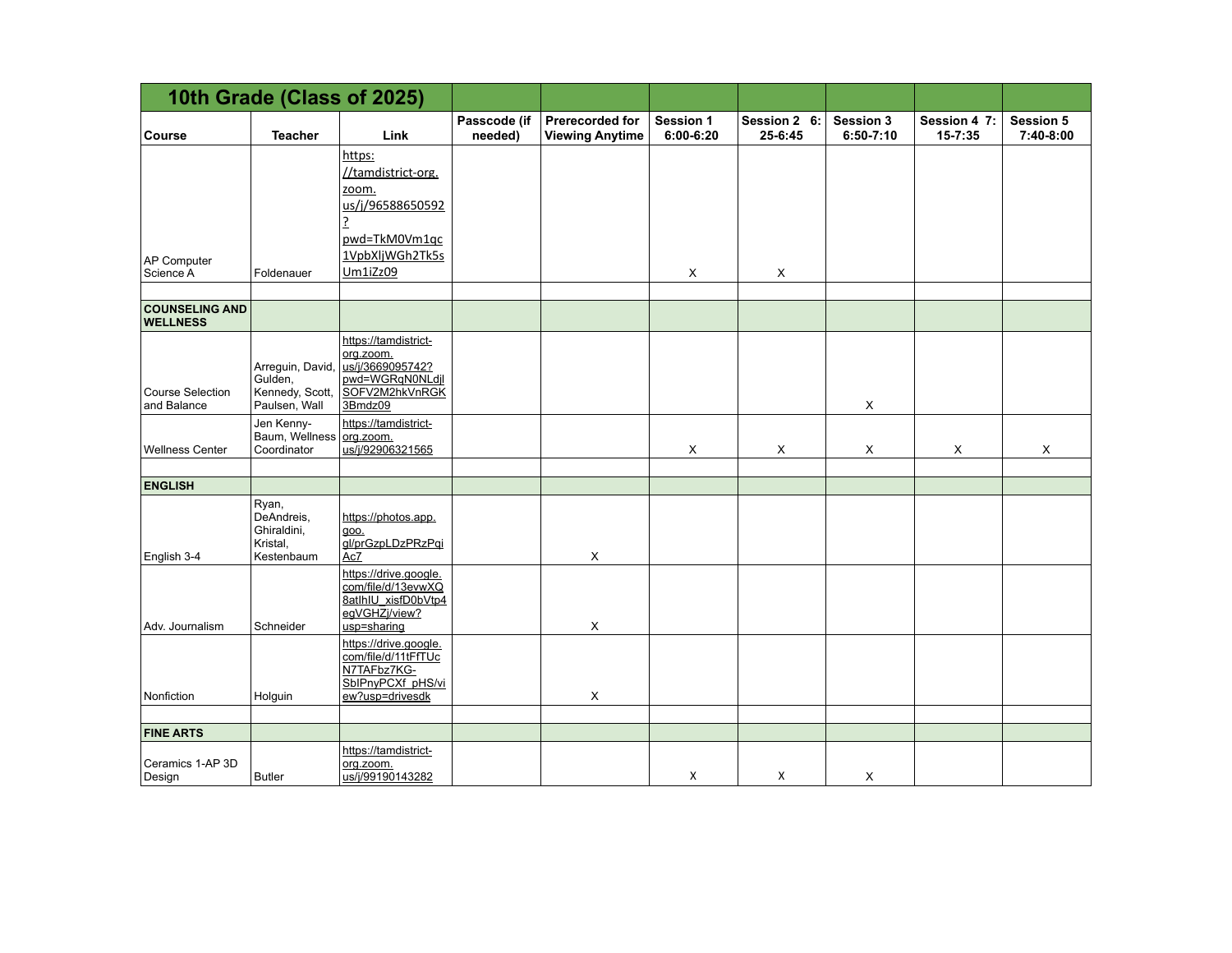|                                        | 10th Grade (Class of 2025) |                                                                                                                       |                         |                                           |                                                                                                                |                                                                                                                    |                                                                                                                |                                                                                                                    |                                                                                                                |
|----------------------------------------|----------------------------|-----------------------------------------------------------------------------------------------------------------------|-------------------------|-------------------------------------------|----------------------------------------------------------------------------------------------------------------|--------------------------------------------------------------------------------------------------------------------|----------------------------------------------------------------------------------------------------------------|--------------------------------------------------------------------------------------------------------------------|----------------------------------------------------------------------------------------------------------------|
| Course                                 | <b>Teacher</b>             | Link                                                                                                                  | Passcode (if<br>needed) | Prerecorded for<br><b>Viewing Anytime</b> | <b>Session 1</b><br>$6:00 - 6:20$                                                                              | Session 2 6:<br>25-6:45                                                                                            | <b>Session 3</b><br>$6:50 - 7:10$                                                                              | Session 4 7:<br>$15 - 7:35$                                                                                        | <b>Session 5</b><br>7:40-8:00                                                                                  |
| Drawing and<br>Painting 1              | Bartone                    | https:<br>//tamdistrict-org.<br>zoom.<br>us/j/94330526565<br><u>?</u><br>pwd=MTBCbEw4O<br>GxqVHk1S3hRYlRx<br>K1Ntdz09 |                         |                                           | X                                                                                                              | X                                                                                                                  |                                                                                                                |                                                                                                                    |                                                                                                                |
| Drawing and<br>Painting 2-6            | Bartone                    | https:<br>//tamdistrict-org.<br>zoom.<br>us/j/94330526565<br><u>?</u><br>pwd=MTBCbEw4O<br>GxqVHk1S3hRYlRx<br>K1Ntdz09 |                         |                                           |                                                                                                                |                                                                                                                    | X                                                                                                              |                                                                                                                    |                                                                                                                |
| <b>Artist Voice</b>                    | Bartone                    | https:<br>//tamdistrict-org.<br>zoom.<br>us/j/94330526565<br><u>?</u><br>pwd=MTBCbEw4O<br>GxgVHk1S3hRYlRx<br>K1Ntdz09 |                         |                                           |                                                                                                                |                                                                                                                    |                                                                                                                | X                                                                                                                  |                                                                                                                |
| Graphic Design                         | Farley                     | https://tamdistrict-<br>org.zoom.<br>us/j/97022938828?<br>pwd=ZTZ2bIBPbWI<br>wUTdDdkRhNlZnSnl<br><b>IUT09</b>         |                         |                                           |                                                                                                                | $\mathsf X$                                                                                                        |                                                                                                                | X                                                                                                                  |                                                                                                                |
| Photo 1-4, Honors<br>& AP Art & Design | Farley, Maxwell            | X                                                                                                                     |                         |                                           | https:<br>//tamdistrict-org.<br>zoom.<br>us/j/970229388<br>28?<br>pwd=ZTZ2bIBP<br>bWlwUTdDdkR<br>hNIZnSnIIUT09 | https:<br>//tamdistrict-org.<br>zoom.<br>us/j/941601721<br>21?<br>pwd=NXA3bkdv<br>bGVZM0d1U04<br>vK2d4OW9hQT<br>09 | https:<br>//tamdistrict-org.<br>zoom.<br>us/j/970229388<br>28?<br>pwd=ZTZ2bIBP<br>bWlwUTdDdkR<br>hNIZnSnIIUT09 | https:<br>//tamdistrict-org.<br>zoom.<br>us/j/941601721<br>21?<br>pwd=NXA3bkdv<br>bGVZM0d1U04<br>yK2d4OW9hQT<br>09 | https:<br>//tamdistrict-org.<br>zoom.<br>us/j/970229388<br>28?<br>pwd=ZTZ2bIBP<br>bWlwUTdDdkR<br>hNIZnSnIIUT09 |
| Beginning Drama                        | Wright                     | https://tamdistrict-<br>org.zoom.<br>us/j/92608062346?<br>pwd=bWtycEpVL2Jk<br>TmFtRkpPYnBHV1J<br>0QT09                |                         |                                           | X                                                                                                              | X                                                                                                                  |                                                                                                                |                                                                                                                    |                                                                                                                |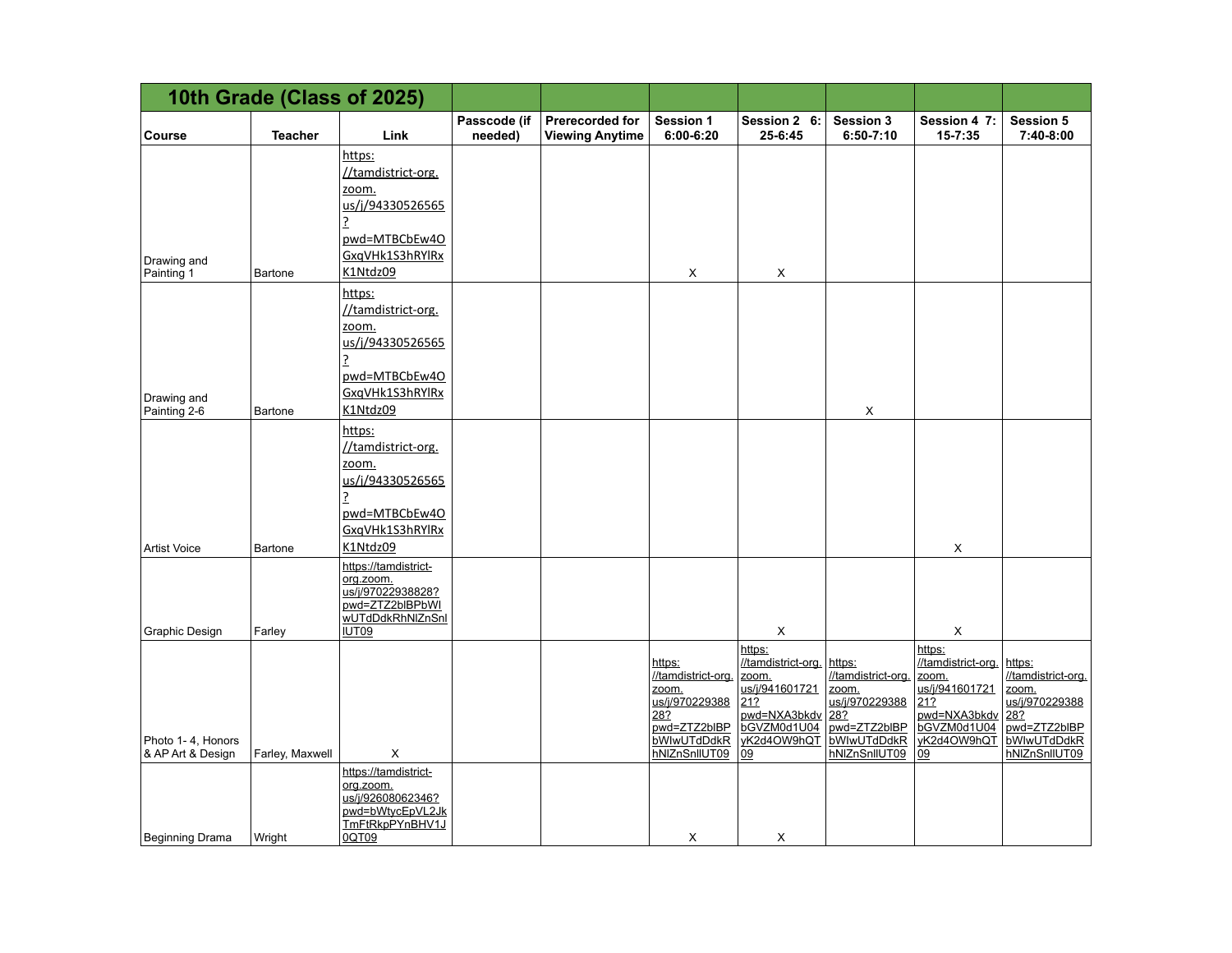|                                                            |                    | 10th Grade (Class of 2025)                                                                               |                         |                                                  |                            |                         |                                   |                             |                               |
|------------------------------------------------------------|--------------------|----------------------------------------------------------------------------------------------------------|-------------------------|--------------------------------------------------|----------------------------|-------------------------|-----------------------------------|-----------------------------|-------------------------------|
| Course                                                     | <b>Teacher</b>     | Link                                                                                                     | Passcode (if<br>needed) | <b>Prerecorded for</b><br><b>Viewing Anytime</b> | Session 1<br>$6:00 - 6:20$ | Session 2 6:<br>25-6:45 | <b>Session 3</b><br>$6:50 - 7:10$ | Session 4 7:<br>$15 - 7:35$ | <b>Session 5</b><br>7:40-8:00 |
| Intermediate Drama                                         | Wright             | https://tamdistrict-<br>org.zoom.<br>us/j/92608062346?<br>pwd=bWtycEpVL2Jk<br>TmFtRkpPYnBHV1J<br>0QT09   |                         |                                                  |                            |                         | X                                 | X                           |                               |
| Theater<br>Production/Stage<br>Craft                       | Baxt               | https://tamdistrict-<br>org.zoom.<br>us/j/96759585893?<br>pwd=b3MvTHZ5TS9<br>mRS9iVW1jemNhSn<br>pwQT09   |                         |                                                  |                            |                         | X                                 | X                           | X                             |
| RedwoodTV                                                  | Berkowitz          | https://tamdistrict-<br>org.zoom.<br>us/j/97495562545                                                    |                         |                                                  |                            |                         |                                   | X                           | X                             |
| Music                                                      | Mattern            | https://drive.google.<br>com/drive/folders/1j<br>Rwrwmre-<br>TBQRY3B35kZykMU<br>vd3oFmKW?<br>usp=sharing |                         | X                                                |                            |                         |                                   |                             |                               |
| <b>MATHEMATICS</b>                                         |                    |                                                                                                          |                         |                                                  |                            |                         |                                   |                             |                               |
| Geometry                                                   | Diaz               | https://tamdistrict-<br>org.zoom.<br>us/j/93676499955?<br>pwd=NW4zc3ZNMW<br>JhSi9ORzAxNm5aT<br>kNSQT09   |                         |                                                  | X                          | X                       | X                                 |                             |                               |
| MATH sequence<br>Q&A                                       | Kittredge          | https://tamdistrict-<br>org.zoom.<br>us/j/77321327248                                                    |                         |                                                  |                            |                         |                                   |                             | X                             |
| Post-Geometry<br>Options &<br>Preparation for<br>Algebra 2 | Kristal            | https://youtu.<br>be/uvO6bMeGMb<br>$\overline{\mathsf{k}}$                                               |                         | X                                                |                            |                         |                                   |                             |                               |
| Honors Advanced<br>Algebra                                 | Mauro,<br>Norwood, | https://tamdistrict-<br>org.zoom.<br>us/j/94411755329                                                    |                         | https://youtu.<br>be/aMMLfJd7-Sk                 |                            |                         | X                                 |                             |                               |
| Post Advanced<br>Algebra Options                           | Heard, Hailer      | https://youtu.<br>be/YIRIsmWwQV8                                                                         |                         | X                                                |                            |                         |                                   |                             |                               |
| <b>NON</b><br><b>DEPARTMENTAL</b>                          |                    |                                                                                                          |                         |                                                  |                            |                         |                                   |                             |                               |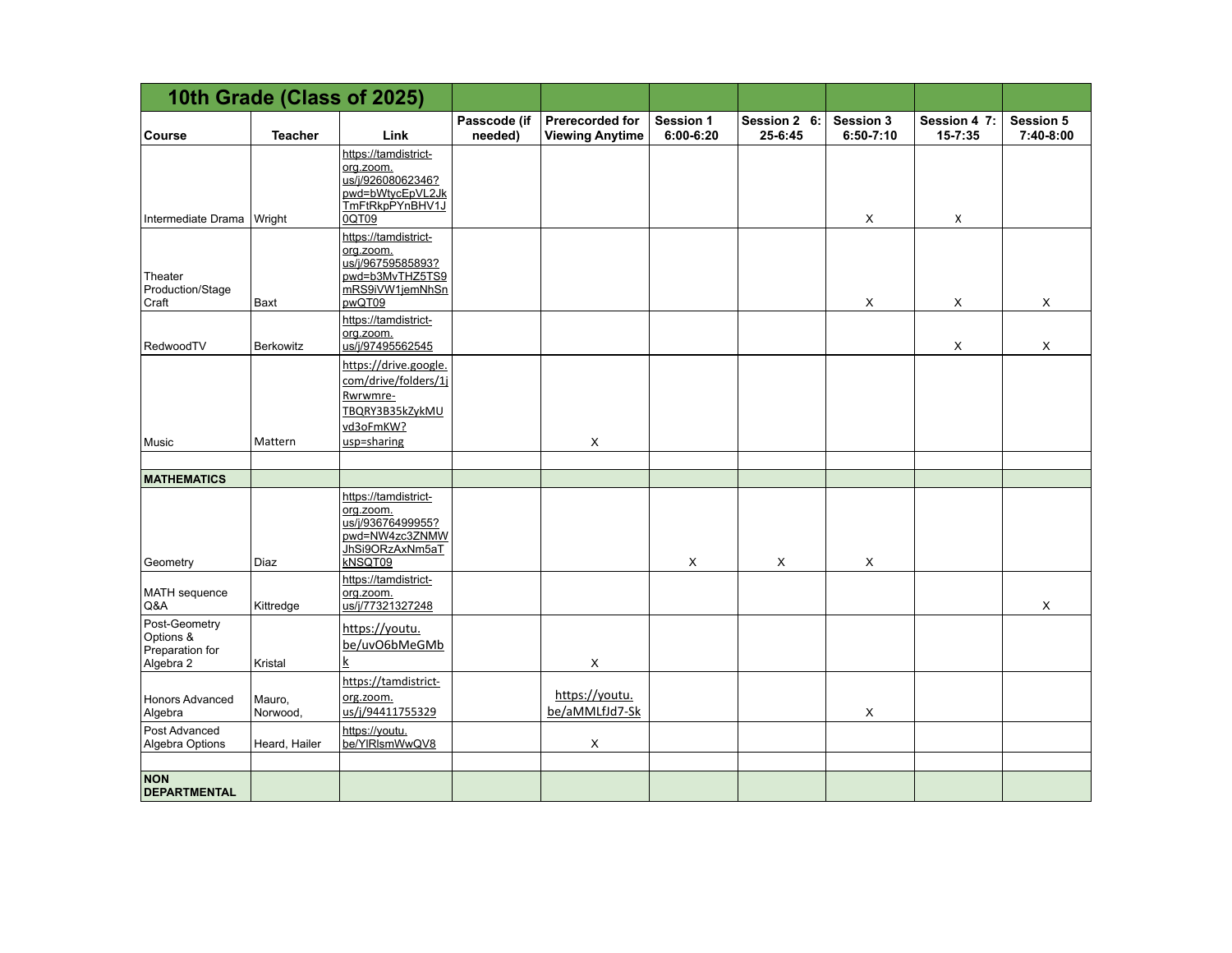|                                                  | 10th Grade (Class of 2025)                                         |                                                                                                                                                                                                                                                                  |                         |                                                                                                                          |                            |                         |                                   |                             |                               |
|--------------------------------------------------|--------------------------------------------------------------------|------------------------------------------------------------------------------------------------------------------------------------------------------------------------------------------------------------------------------------------------------------------|-------------------------|--------------------------------------------------------------------------------------------------------------------------|----------------------------|-------------------------|-----------------------------------|-----------------------------|-------------------------------|
| Course                                           | <b>Teacher</b>                                                     | Link                                                                                                                                                                                                                                                             | Passcode (if<br>needed) | Prerecorded for<br><b>Viewing Anytime</b>                                                                                | Session 1<br>$6:00 - 6:20$ | Session 2 6:<br>25-6:45 | <b>Session 3</b><br>$6:50 - 7:10$ | Session 4 7:<br>$15 - 7:35$ | <b>Session 5</b><br>7:40-8:00 |
| Academic<br>Workshop                             | DeAndreis,<br>Ghiraldini                                           | https://photos.<br>google.<br>com/share/AF1QipM<br>JFUQILq5TzncNHsl<br>Y5G4r1PUxsK7AVh<br>FBbqI5DJaFpwXkE<br>U6m8T62wmp1PEK<br>6A/photo/AF1QipMq<br>1CpLkMrB0IY0Clml<br>FXefImBipLvFhSK6I<br>DKc?<br>key=TThMRDVhRGt<br>oTmhnTjlQdTFnUlh<br><b>CUFJxZUcwNHVR</b> |                         | X                                                                                                                        |                            |                         |                                   |                             |                               |
| English Language<br>Development (ELD)<br>Program | McCrea                                                             | https://drive.google.<br>com/drive/folders/1jb<br>wcVBqKn7LWGqfnJ<br>SHBusWasQGSYsp<br>₫                                                                                                                                                                         |                         | X                                                                                                                        |                            |                         |                                   |                             |                               |
| Link Crew                                        | Berkowitz and<br>Slattery                                          | https://tamdistrict-<br>org.zoom.<br>us/j/98187989179?<br>pwd=ZXpRQ0dFSlJ<br>JdmNjSTh1aGlhK3<br>BGdz09                                                                                                                                                           |                         | https://docs.google.<br>com/presentation/d/<br>1R7Y9HAgzaKWs3<br>KpfSbf3qb8mQZG7<br>eqRtK W6KsgOK4<br>M/edit?usp=sharing |                            |                         |                                   |                             | X                             |
| Yearbook                                         | Hart                                                               | https://tamdistrict-<br>org.zoom.<br>us/j/5972413384                                                                                                                                                                                                             |                         |                                                                                                                          |                            | X                       |                                   |                             |                               |
| Leadership                                       | Boles, D. Plescia   hNZz09                                         | https://tamdistrict-<br>org.zoom.<br>us/j/98180065213?<br>pwd=WjdNaUQ3Wk<br>Y2SGhIT3I4QnVtM0                                                                                                                                                                     |                         |                                                                                                                          |                            |                         | X                                 | X                           |                               |
| <b>AVID</b>                                      | Garcia, Haver-<br>Castex, Adams,<br>Greenberg,<br>Sandner          | https://tamdistrict-<br>org.zoom.<br>us/j/92333963340                                                                                                                                                                                                            |                         |                                                                                                                          |                            | X                       |                                   |                             |                               |
| Drop-in AVID Q & A                               | Sandner                                                            | https://tamdistrict-<br>org.zoom.<br>us/j/97524274470                                                                                                                                                                                                            |                         |                                                                                                                          | X                          |                         | X                                 | X                           | X                             |
| <b>PHYSICAL</b><br><b>EDUCATION</b>              |                                                                    |                                                                                                                                                                                                                                                                  |                         |                                                                                                                          |                            |                         |                                   |                             |                               |
| PE Core 1-2 and 3-<br>4                          | Graydon,<br>Johnson, Long<br>H, Marcoux,<br>Nelson, Peisch,<br>VP. | https://docs.google.<br>com/presentation/d/1<br>Z8VYWYed-<br>t7EaSeyImUcCXEU<br>LtcoaRhDBX-<br>su3Jr6-s/edit?<br>usp=sharing                                                                                                                                     |                         | X                                                                                                                        |                            |                         |                                   |                             |                               |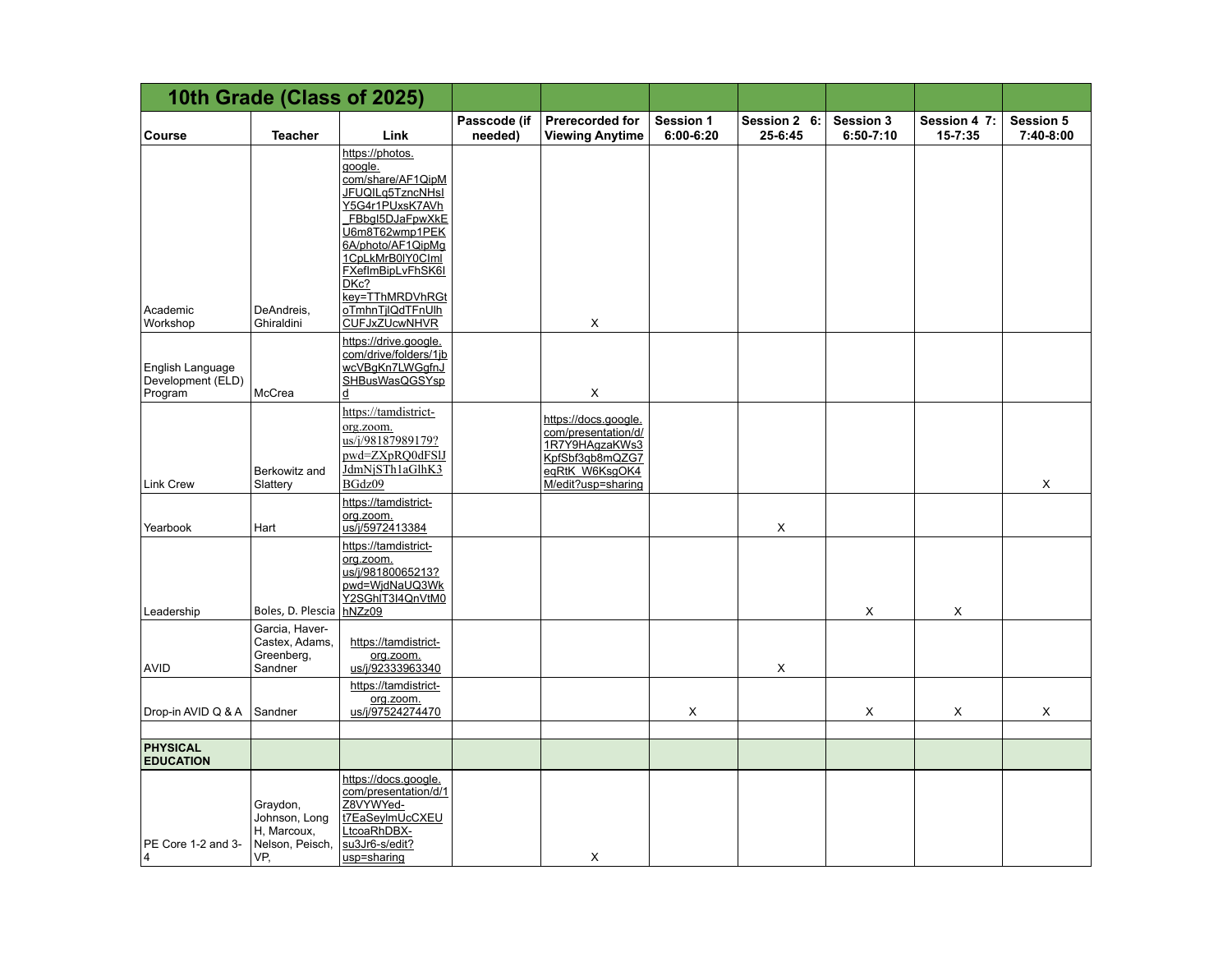|                                                                                                               | 10th Grade (Class of 2025)                                                                                                          |                                                                                                                          |                         |                                                  |                        |                         |                                   |                             |                               |
|---------------------------------------------------------------------------------------------------------------|-------------------------------------------------------------------------------------------------------------------------------------|--------------------------------------------------------------------------------------------------------------------------|-------------------------|--------------------------------------------------|------------------------|-------------------------|-----------------------------------|-----------------------------|-------------------------------|
| Course                                                                                                        | <b>Teacher</b>                                                                                                                      | Link                                                                                                                     | Passcode (if<br>needed) | <b>Prerecorded for</b><br><b>Viewing Anytime</b> | Session 1<br>6:00-6:20 | Session 2 6:<br>25-6:45 | <b>Session 3</b><br>$6:50 - 7:10$ | Session 4 7:<br>$15 - 7:35$ | <b>Session 5</b><br>7:40-8:00 |
|                                                                                                               |                                                                                                                                     |                                                                                                                          |                         |                                                  |                        |                         |                                   |                             |                               |
| <b>SCIENCE</b>                                                                                                |                                                                                                                                     |                                                                                                                          |                         |                                                  |                        |                         |                                   |                             |                               |
| Core Curriculum<br><b>Classes-Physics</b><br>and the Universe,<br>Living Earth,<br>Chemistry and the<br>Earth | Adams, Boles,<br>Kartin,<br>Kniesche,<br>Mastromonaco,<br>Peck, Perani,<br>Rubio,<br>Sisneros,<br>Skieresz,<br>Slattery,<br>Summary | https://docs.google.<br>com/presentation/d/1<br>7STHL_uvclvj-<br>QWx4I0JK3hzqSwy<br>0ErRIR5QDIVtlcl/edi<br>t?usp=sharing |                         | X                                                |                        |                         |                                   |                             |                               |
| <b>NGSS Required</b><br><b>Science Courses</b><br>(all three)                                                 | Lovelady                                                                                                                            | https://tamdistrict-<br>org.zoom.<br>us/j/9280789966?<br>pwd=cmpNbzhuNUZ<br>6cDdXT3JsUDRpeU<br>c3QT09                    |                         |                                                  | X                      | X                       | X                                 |                             |                               |
| Astronomy                                                                                                     | Rubio                                                                                                                               | https://drive.google.<br>com/drive/u/0/folders<br>/1fOEbqj3q67WVI4A<br>luSvpFGylSFuKrHQ<br>т                             |                         | X                                                |                        |                         |                                   |                             |                               |
| Ecology                                                                                                       | Skieresz                                                                                                                            | https://drive.google.<br>com/drive/folders/1a<br>N9aZLYhcYP-<br>sU3smlGn5Obe394<br>nsQKB                                 |                         | X                                                |                        |                         |                                   |                             |                               |
| Physiology                                                                                                    | Garcia, Slattery                                                                                                                    | https://tamdistrict-<br>org.zoom.<br>us/j/93910343293                                                                    |                         |                                                  | X                      | X                       | X                                 | X                           |                               |
| Sustainable<br>Agriculture 1-2 (& 3-<br>4)                                                                    | Stewart                                                                                                                             | https://www.loom.<br>com/share/d9bf2979<br>70a5407f98638ce9d<br>1f57b70                                                  |                         | X                                                |                        |                         |                                   |                             |                               |
| <b>SOCIAL STUDIES</b>                                                                                         |                                                                                                                                     |                                                                                                                          |                         |                                                  |                        |                         |                                   |                             |                               |
|                                                                                                               | Brown,                                                                                                                              |                                                                                                                          |                         |                                                  |                        |                         |                                   |                             |                               |
| World History, AP<br><b>World History</b>                                                                     | Butkevich,<br>Greenberg, and<br>McDaniel                                                                                            | https://tamdistrict-<br>org.zoom.<br>us/j/92333963340                                                                    |                         |                                                  | X                      |                         | X                                 |                             | X                             |
| Ethnic Studies,<br>Contemporary<br>Issues (SLAM)                                                              | Minhondo,<br>Kestenbaum                                                                                                             | https://tamdistrict-<br>org.zoom.<br>us/j/5133799361                                                                     |                         |                                                  |                        | X                       | X                                 |                             |                               |
|                                                                                                               |                                                                                                                                     |                                                                                                                          |                         |                                                  |                        |                         |                                   |                             |                               |
| <b>SPECIAL</b><br><b>EDUCATION</b>                                                                            |                                                                                                                                     |                                                                                                                          |                         |                                                  |                        |                         |                                   |                             |                               |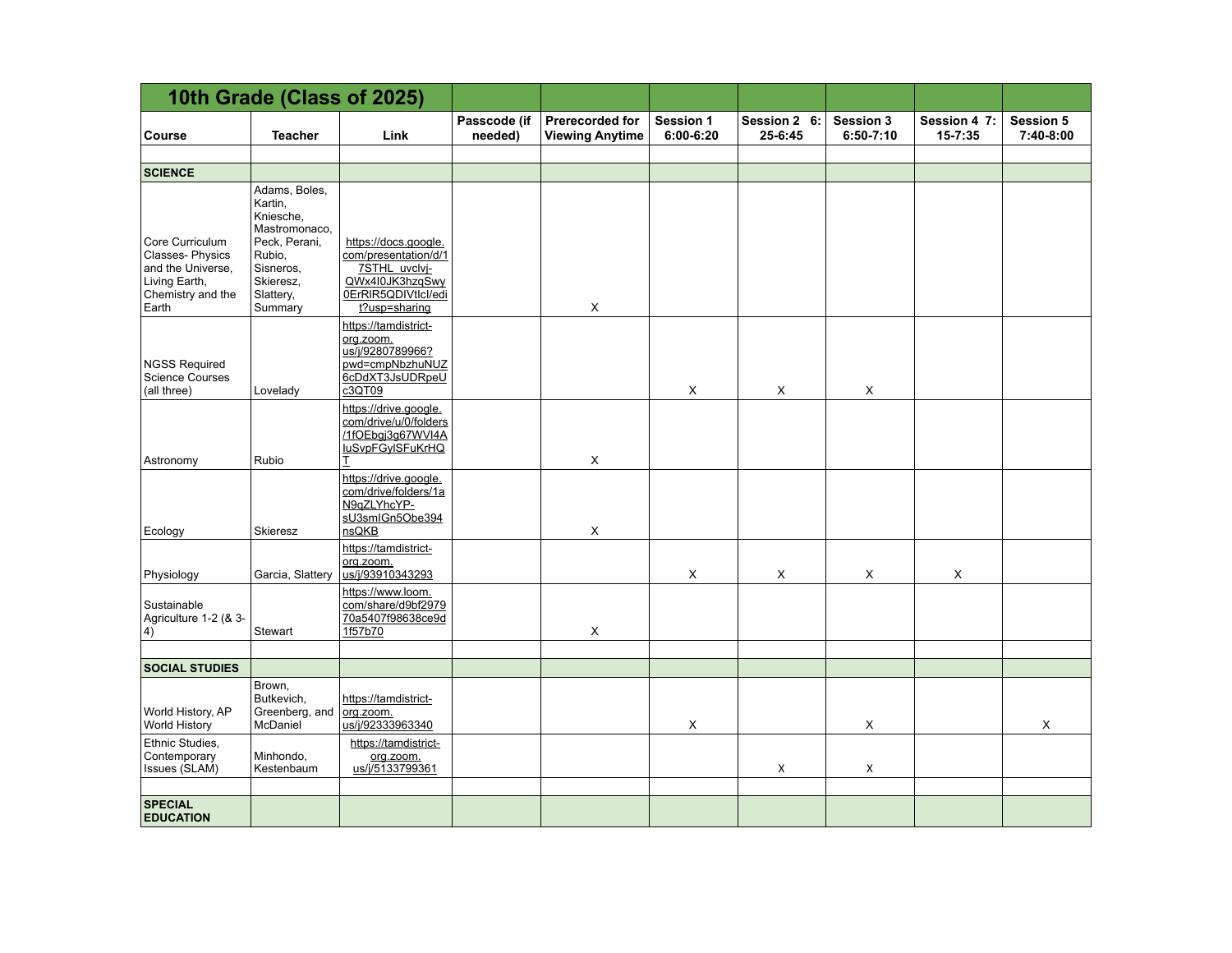|                                                                      |                                    | 10th Grade (Class of 2025)                                                                                                                                                                                  |                         |                                                  |                            |                         |                          |                             |                               |
|----------------------------------------------------------------------|------------------------------------|-------------------------------------------------------------------------------------------------------------------------------------------------------------------------------------------------------------|-------------------------|--------------------------------------------------|----------------------------|-------------------------|--------------------------|-----------------------------|-------------------------------|
| <b>Course</b>                                                        | <b>Teacher</b>                     | Link                                                                                                                                                                                                        | Passcode (if<br>needed) | <b>Prerecorded for</b><br><b>Viewing Anytime</b> | Session 1<br>$6:00 - 6:20$ | Session 2 6:<br>25-6:45 | Session 3<br>$6:50-7:10$ | Session 4 7:<br>$15 - 7:35$ | <b>Session 5</b><br>7:40-8:00 |
| Academic<br>Workshop and<br>Executive<br><b>Functioning Skills</b>   | Pepper, de<br>Carion, and<br>Meyer | https://www.<br>loom.<br>com/share/e91c4e<br>536be0405096e37<br>067a06c8ed7                                                                                                                                 |                         | X                                                |                            |                         |                          |                             |                               |
| Open House<br>Special Day Class<br>Courses                           | Labudzik,<br>Leones,<br>Schroeder  | https://docs.<br>google.<br>com/presentation/<br>d/1HAnRsR6qeBO<br>TXUZDWI1-<br>hcQlvt bqu6suNU<br>O9FTjJsE/edit?<br>usp=sharing                                                                            |                         |                                                  | X                          | $\mathsf{X}$            | X                        | X                           | X                             |
| Academic<br>Workshop - Options<br>After High School                  | Dahl, Nelson,<br>Long              | https://docs.google.<br>com/presentation/d<br>/e/2PACX-<br>1vRITRNHLUICENJ h<br>IITudWk8i kd7efTqL<br>MRTvn9peBZqaJrX4I<br>vsK7doNxUUmEEM9<br>N0XejXZAYrKdi/pub?<br>start=true&loop=fals<br>e&delayms=30000 |                         | X                                                |                            |                         |                          |                             |                               |
| <b>Counselor Enriched</b><br>Classroom (CEC)<br>Academic<br>Workshop | Sand,<br>MacNaughton               | https:<br>//tamdistrict-org.<br>zoom.<br>us/j/6027025616                                                                                                                                                    |                         |                                                  | X                          | $\mathsf{x}$            | $\mathsf{x}$             | X                           | X                             |
| <b>WORLD</b><br><b>LANGUAGES</b>                                     |                                    |                                                                                                                                                                                                             |                         |                                                  |                            |                         |                          |                             |                               |
| French 1-8                                                           | Rattet                             | https://tamdistrict-<br>org.zoom.<br>us/j/97907650776?<br>pwd=SkJKcjczdG1a<br>NEppNTRSdUZ0dXI<br>uQT09                                                                                                      | 211322                  |                                                  |                            | $\mathsf{X}$            | X                        |                             |                               |